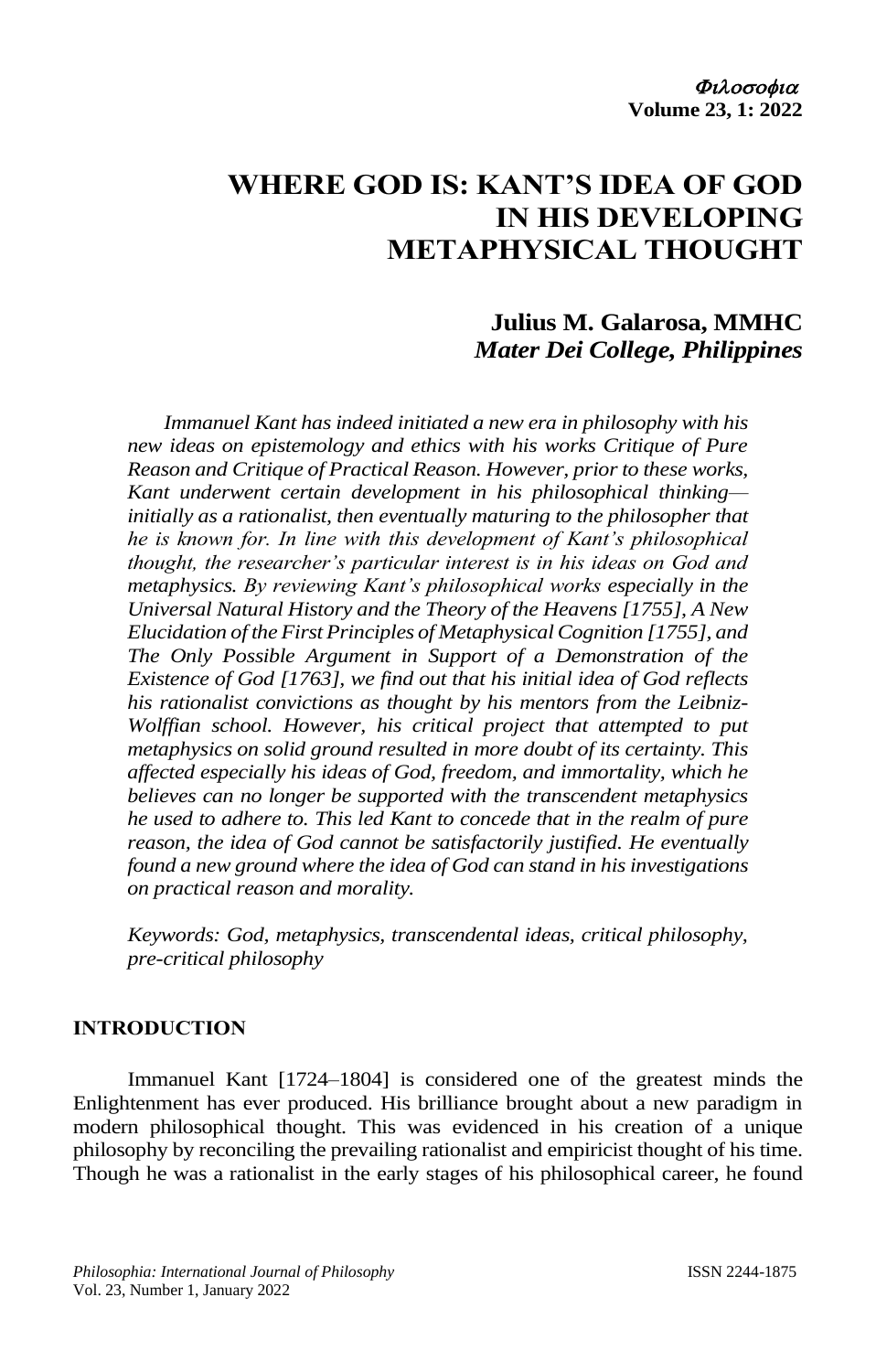that the ideas of the empiricists, especially of Hume, have their merits and therefore cannot be easily dismissed.

After writing the *Critique of Pure Reason* [1781], many thought that his work was anti-metaphysical. Palmquist (2000, 3) remarks that shortly after the publication of the first Critique, Mendelssohn labeled Kant the all-destroyer. Moreover, he (2000, 3) adds that for some critics, Kant was thought to be an arch-destroyer of the realm of thought and is ultimately disinterested in metaphysics. However, even if such a label is quite understandable, it glosses over the fact that Kant did contribute something to the development of metaphysics. He did not come to destroy metaphysics and leave it in ruins as, perhaps, Hume would do. What Kant actually did was to find the right place for metaphysics. Moreover, if one considers the multitude of works done by Kant after publishing the Critique of Pure Reason, one understands that he was interested in rebuilding the foundations of metaphysics—to find a ground where it could actually stand.

Indeed, if one wants to summarize the content of Kant's philosophy, one can say that his motive was to solve the problem of metaphysics, especially those questions that involved much debate during his time—the questions on God, freedom, and immorality. As he began his philosophical career as a rationalist and a metaphysician, there is no doubt that Kant has studied God several times under the Leibniz-Wolffian school. Therefore, one could say that the topic about God is something already close to him. Though he was not a religious person, even if his parents were, he finds that the idea of God and His existence is necessary for the ordering of the universe.

Somehow, Kant's long life has contributed much to the richness of his philosophical thought. It is interesting to note that his brilliance was shown in many ways. He has excelled in philosophy and was also knowledgeable in the natural sciences, especially in the Newtonian physics of his time. When he was still on the side of the rationalists, his ideas were convincing and thought-provoking. When he decided to undergo the Critical Project, it influenced a new wave of thought that even resounds to this present time. Overall, Kant was a dynamic philosopher, and it is interesting to view his overall philosophical journey.

The impetus of this paper is to outline Kant's philosophical journey in terms of his evolving ideas on metaphysics that inevitably carry his idea of God. The researcher is interested in how the development of his metaphysical views affected his idea of God in the process. A summary review of Kant's metaphysical ideas on God using many of his works related to the subject will lead to an understanding that Kant has two understandings of God. The first is his pre-critical understanding, which is an understanding during his early philosophical career. The second is his critical understanding, which results from his critiques on pure reason, practical reason, and judgment.

## **GOD IN KANT'S PRE-CRITICAL METAPHYSICS**

To understand God in Kant's pre-critical metaphysics, one needs to understand Kant's preoccupation before his publication of the *Critique of Pure Reason* in 1781 that heralded his new philosophy. Schooled and eventually taught in the rationalist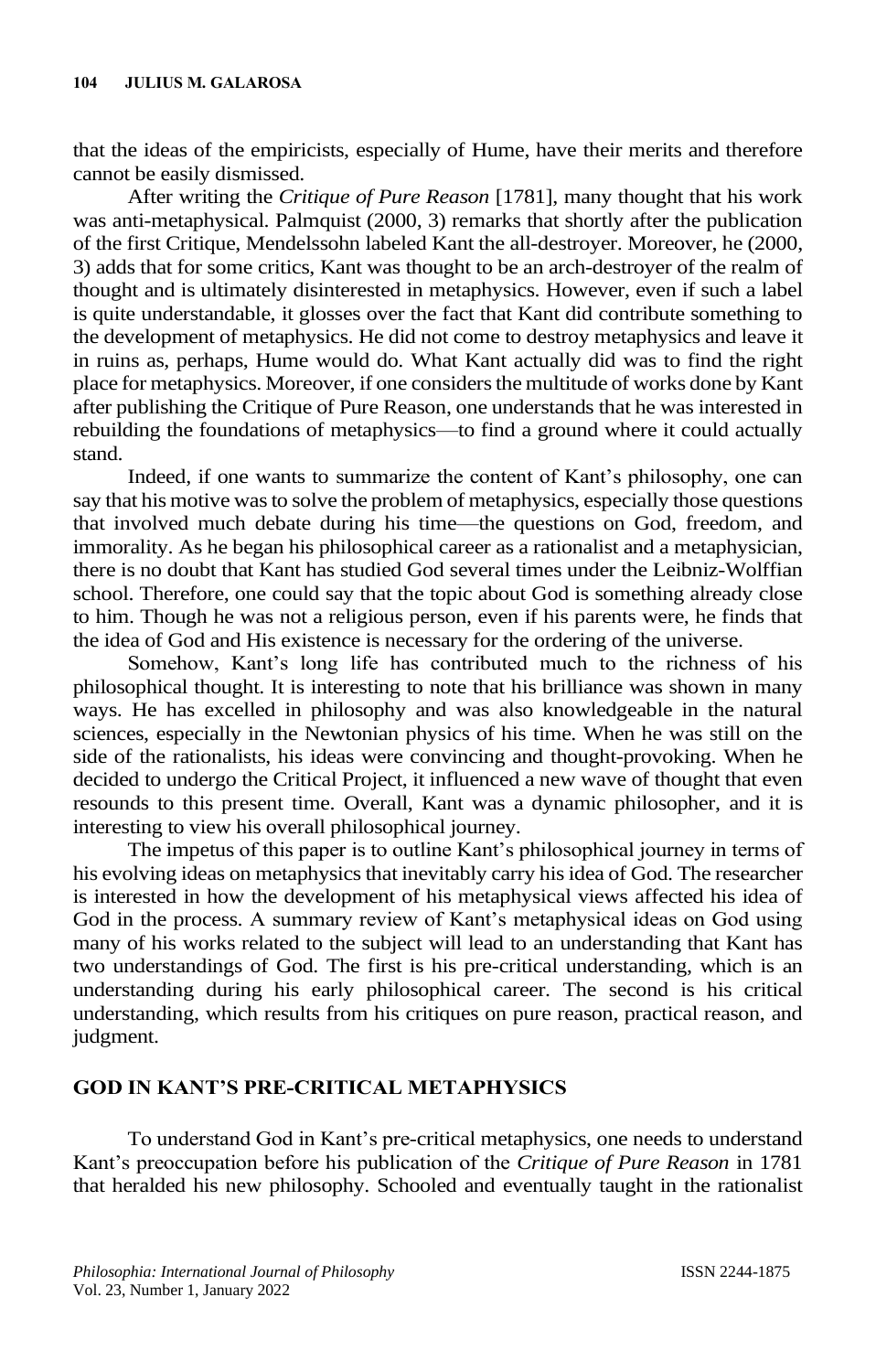tradition, Kant was exposed mainly to the ideas of Leibniz and Wolff but was also little by little fascinated by the works of Sir Isaac Newton. Although a rationalist, he was gradually diverging from the original ideas of his predecessors. The metaphysics of the young Kant is characterized by his use of empirical observations and data to support his rationalist-metaphysical investigations. Kant's main preoccupation was to unite metaphysics and Newtonian physics into a "coherent philosophy of nature" that became the primary motive of his written works before 1766. According to Martin Schönfeld (2000, 3),

Kant attempted to integrate Physics in a comprehensive and speculative framework that explained the macroscopic features of the universe as well as its microstructure, that accounted for its past as well as for its present, that permitted the co-presence of rational freedom and deterministic lawfulness, and that illuminated the relation of God to the world.

Alongside this interest in integrating metaphysics and science, another major interest for the young Kant was God. In the preface to their translation of *Kant's Theoretical Philosophy*, Walford and Meerbote (1992, xxxviii) note that one of Kant's earliest philosophical preoccupations was the theme of God. And in connection with said theme, three religious issues also caught Kant's interest. These are the compatibility of scientific explanation with religious faith, the compatibility of natural disasters with the perfection of the world, and the correct method of proving the existence of God.

Given this understanding, we shall see that God's involvement in Kant's precritical metaphysics is in connection with this preoccupation. How does God fit in the overall world picture—especially that scientific understanding and even certain human experiences, particularly of natural disasters, seem to challenge God's nature and existence?

The young Kant's interest towards God produced three works prior to the publication of the first *Critique* – *The Critique of Pure Reason*; these are *Universal Natural History and the Theory of the Heavens*[1755], *A New Elucidation of the First Principles of Metaphysical Cognition* [1755], and *The Only Possible Argument in Support of a Demonstration of the Existence of God* [1763]. In the *Universal Natural History*, Kant argues that the universe is adequate as it is, an echo of the Leibniz-Wolffian doctrine of pre-established harmony. God is seen as a principle that ensures the harmony of the universe and contends against those who view the order of the universe as mere chance. He sees laws are necessary, and God is the source of such. He (2008, 14-15) writes.

In my theory, by contrast, I find matter bound to certain necessary laws... Freely left subject to these laws, it must necessarily bring forth beautiful combinations... Since it also finds itself subject to the loftiest purpose, it must of necessity be set in such harmonious relationships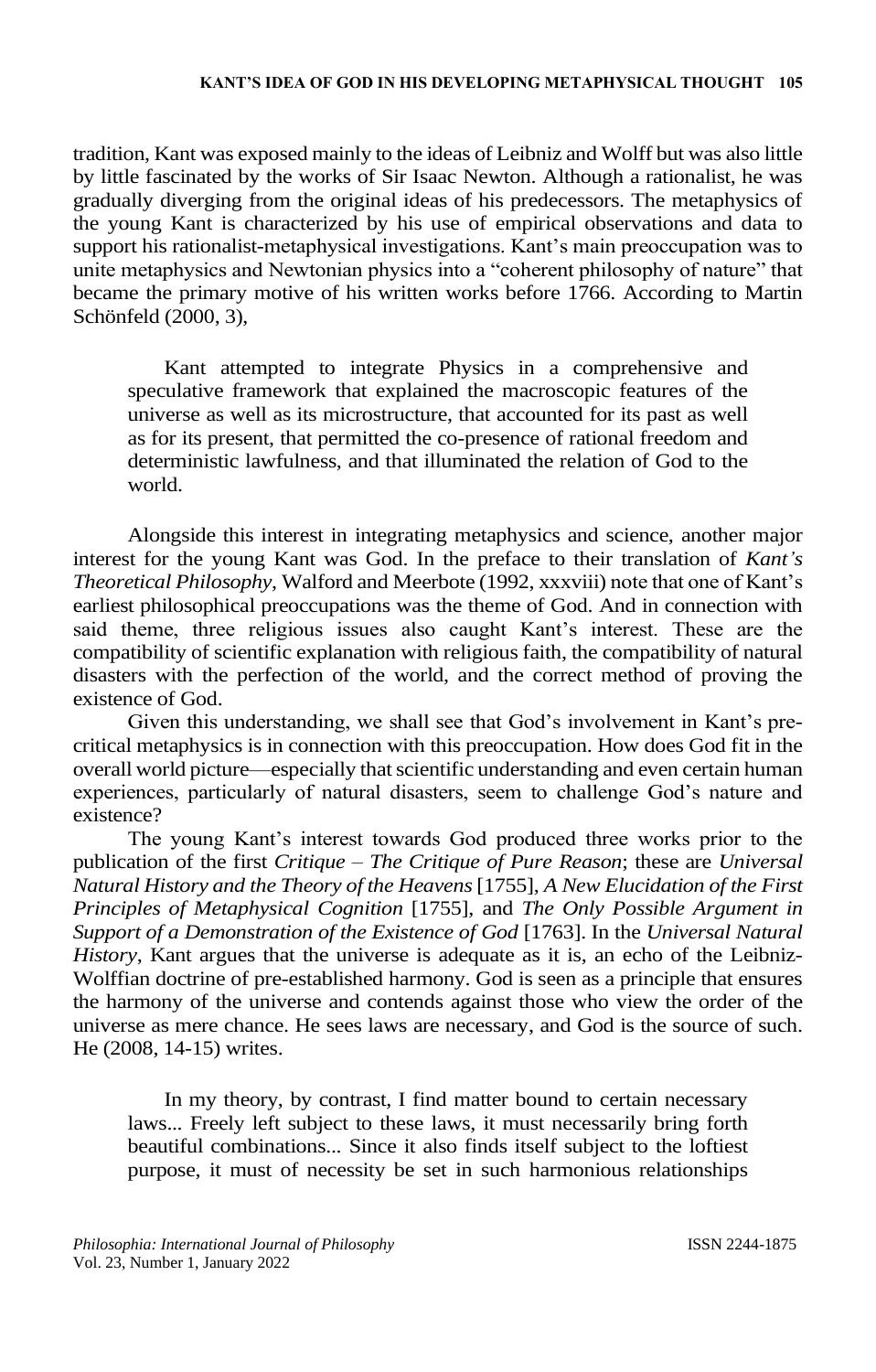through a First Cause that rules over it. There is a God for just this reason, that nature even in a chaotic state, can develop only in an orderly and rulegoverned manner.

The *Universal Natural History* presupposed God as the warrant of teleology who ensures nature's purpose of self-perfection and the unfolding of this purpose through natural laws. Kant's *God in the Universal Natural History*, in the scheme of things, is the Divine Architect that created the universe in a precise and perfect manner. Any perceived absurdities in nature are just manifestations of humans' lack of knowledge and understanding of God's dynamics in the universe.

Another work that discusses God is the treatise *A New Elucidation of the First Principles of Metaphysical Cognition.* The work has more philosophical undertones compared to the Universal Natural History. It is more of a critique of existing metaphysical theories and a proposition of new principles. Among its notable contents were Kant's position that the principle of identity holds primacy over the principle of contradiction, the reformulation of Wolff's principle of sufficient ground and re-coined it as determining ground and its introduction of the principle of succession and principle of co-existence. Though not as radical and revolutionary as the first *Critique*, this particular work already gives a hint of Kant's brilliance as an individual thinker, given his progressive metaphysical views. For Kant (2008, 14-15), following his metaphysical propositions in *New Elucidation*, God is the systematic unity of that reality which is the material of all possible, non-contradictory notions. God is the allembracing essence, the ultimate ground which all consequents follow.

Such a notion of God is encapsulated in his statement found in the *New Elucidation*. According to him (1993, 16):

It is plain from this, therefore, that if you deny the existence of God, you instantly abolish not only the entire existence of things but even their inner possibility itself... Of all beings, God is the only one in which existence is prior to, or, if you prefer, identical with possibility. And as soon as you deny the existence of God, every concept of possibility vanishes.

However, the above-mentioned works are not really extensive in terms of discussing God as a metaphysical concept. This distinction is found only in the "Only Possible Argument" (1992, 107-110) as the real extensive pre-critical work of Kant on God. From here, we can deduce that it is the culmination of Kant's pre-critical project of establishing unity between rationalist metaphysics and Newtonian physics. The work consists of three parts. The first part focuses on the construction of an ontological argument a priori, the second on the cosmological argument *a posteriori*, which is essentially an argument from design, and the third and last part makes a general appraisal of these two proofs. The "Only Possible Argument" (1992, 107-110) is the combination of the above-mentioned works—he echoes his arguments of God's existence ontologically in reference with his earlier position in the *New Elucidation*, and as for the cosmological argument, he refers to the *Universal Natural History* as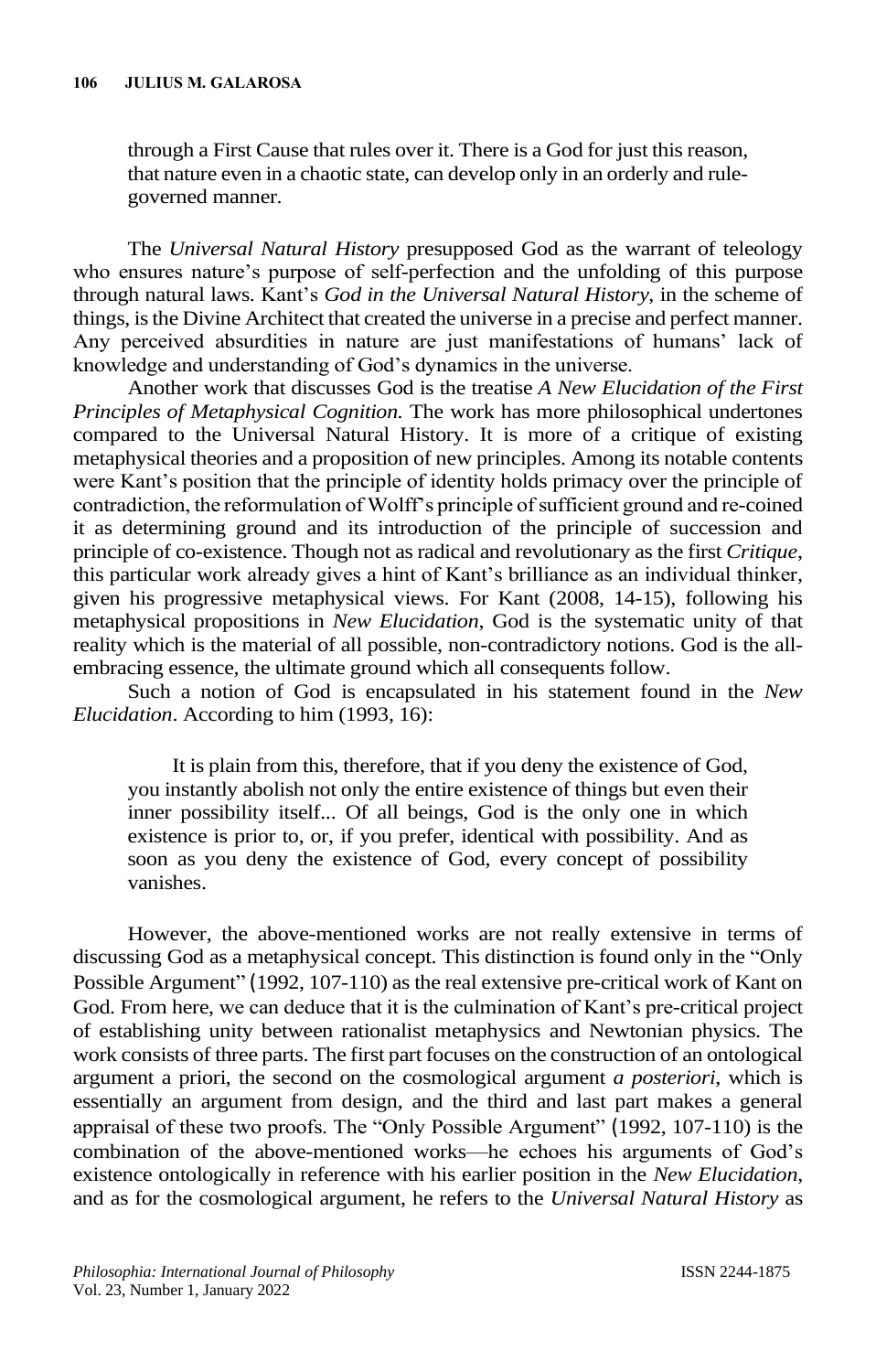the main source of his argumentations. Schönfeld (2000, 190) notes that what is found in the "Only Possible Argument" are more expanded arguments from design that is found in the *Universal Natural History* and a more fleshed out ontological argument that was found in the *New Elucidation*.

Furthermore, in the first part of the "Only Possible Argument," Schönfeld (2000, 195) explains that Kant reiterates his previous position that was highlighted in the *New Elucidation* that "God is the ground of all things and that God's existence is derivable from the notion of possibility." Kant's notion of possibility is his own unique formulation of the ontological argument. He rejects the Cartesian formulation that presents the idea of existence as property or predicate. In the statement, "God exists," existence is viewed as a property along with the premise that all properties are attached to this divine concept. What Kant did was to ground his ontological argument, the notion of necessary existence, from the analysis of possibility. Something is possible only if it is thinkable; something is thinkable only if data is present to the mind, and data can be present to the mind only if the complete set of thinkable data already exists. Therefore, something is possible only if something exists. Because the negation of possibility is impossible, what is presupposed as existing must exist necessarily.

In the "Only Possible Argument" (1992, 107-110), Kant asserts that the ontological argument based on possibility is superior to the cosmological argument of God's existence. Though both arguments possess strengths, Kant (1992, 200) describes the cosmological argument as accessible "to sound common sense, the vividness of impression, beauty and persuasiveness in relation to man's moral motives" and the ontological argument as possessing "logical exactitude and completeness" he thought that the latter argument possesses the logical rigor to present a clear and convincing demonstration of God's existence. Thus, one might say the two arguments are necessarily one because the cosmological argument only proceeds from the ontological argument of possibility. Thus, Kant (1992, 201) concludes his work with the following words.

There is only one God, and there is only one argument that enables us to apprehend His existence and to apprehend it with the perception of the necessity, which absolutely destroys everything which opposes it… The inner possibility, the essence of things, is that of which the cancellation eliminates all that can be thought. In this, therefore, consists the distinctive characteristic mark of the existence of the essence of all beings.

#### **PRELUDE TO THE CRITICAL PERIOD: DREAMS OF THE SPIRIT SEER**

Before the publication of Kant's first critique, there is already a hint that Kant is gradually becoming unconvinced with his pre-critical project. It seems to him that upon further reflection and study, metaphysics seems to leave more questions than answers. This is clearly presented in his work called "Dreams of a Spirit Seer" (1992,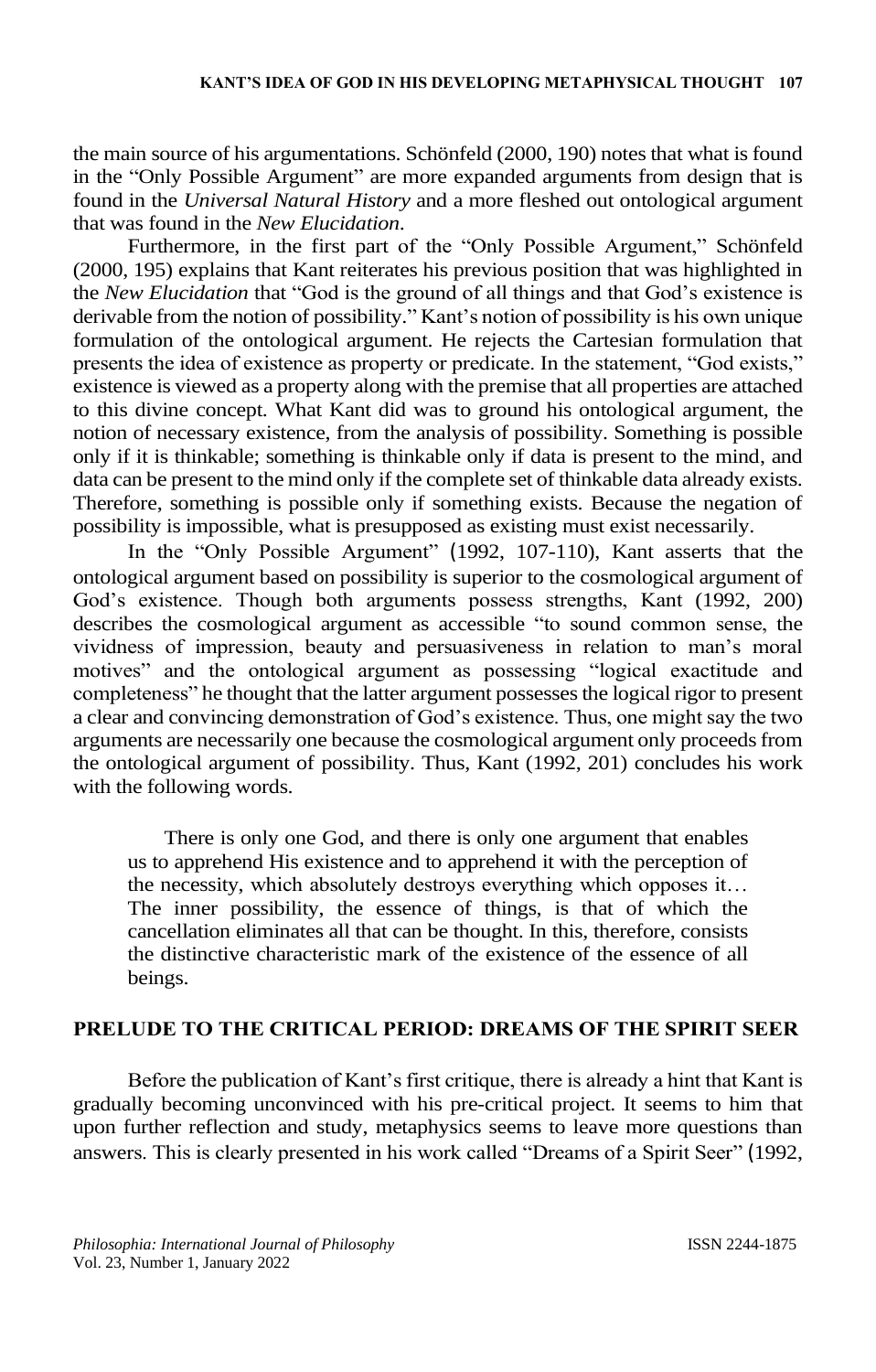301-304), wherein he seems to find it more and more convincing that the metaphysics he is advocating are erroneous. In the said work, he even tried to redefine it as a discipline to determine the limits of reason. In his exposition of the two advantages of metaphysics, he has conceded that in critically analyzing it, he has to conclude that what is left for metaphysics is to transform itself into a limiting concept. From Kant (1992, 354), we quote:

The first is this: it can solve the problems thrown up by the enquiring mind when it uses reason to spy after the more hidden properties of things... on this occasion... satisfaction has escaped our grasp. The second advantage of metaphysics is more consonant with the nature of human understanding. It consists both in knowing whether the task has been determined by reference to what one can know, and in knowing what relation the question has to the empirical concepts, upon which all our judgments must at all times be based. To that extent, metaphysics is a science of the limits of human reason.

With "Dreams," we have a glimpse of what Kant intends to do with metaphysics later on with his Critical Project. This work also signifies the end of his attempt at unifying science and metaphysics, and therefore he has to start over again. He begins to rethink the whole metaphysical system that he adhered to, which is fleshed out in his Critique of Pure Reason.

## **GOD IN KANT'S CRITIQUE OF PURE REASON**

The Critical project of Kant is an attempt to save metaphysics in its current disgraceful state. From the preface of the second edition of the critique of pure reason, Kant (2010, 16) expressed the necessity for metaphysics to become as stable as the sciences—in which logic, mathematics, and physics (natural science) were able to achieve.

To situate God in Kant's critical project, we must first find out the fate of metaphysics in Kant's critique of pure reason. In order to answer the challenges that beset metaphysics, Kant established the grounds on what reason can know. In his discussions on the *Transcendental Aesthetic* (2010, 43-63), he established the pure a priori intuitions of sensibility, that is, space and time. In the chapter on *Transcendental Logic,* (2010, 64-115), he then established pure conceptions of understanding or categories as a priori forms of understanding. For Kant, a knowledge that is universal and necessary requires both sensible experience and the faculty of understanding. As his (2010, 16) famous dictum says, "Thoughts without contents are empty, intuitions without concepts are blind." Insufficient knowledge is brought about if only one of the two necessary elements—sensibility and understanding are present. If knowledge means to draw something from experience, how does transcendental metaphysics (as opposed to natural) fare? The metaphysical ideas of God, freedom, and immortality are judged to be insufficient knowledge based on these grounds.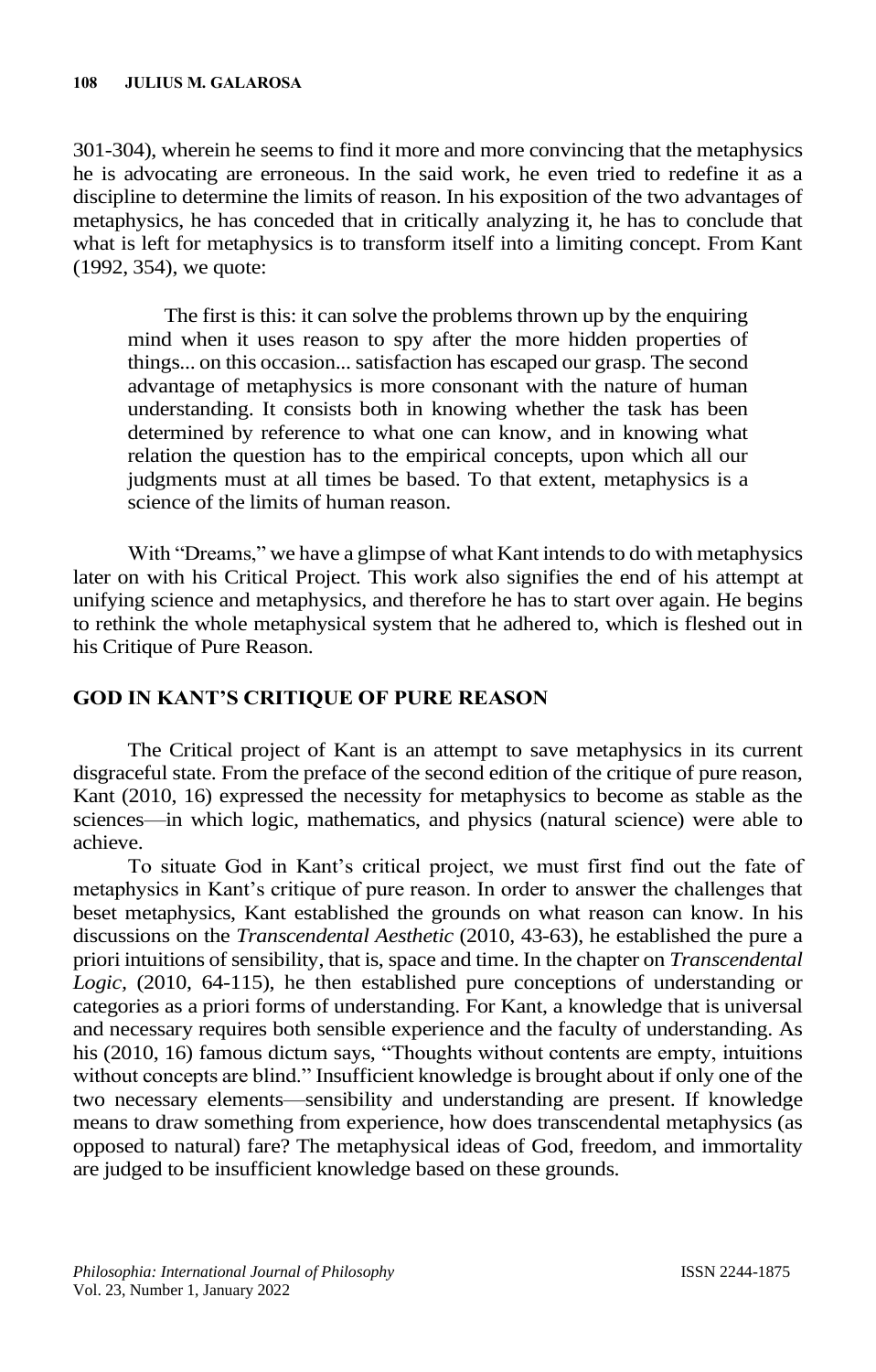#### **KANT'S IDEA OF GOD IN HIS DEVELOPING METAPHYSICAL THOUGHT 109**

Indeed, the Transcendental Analytic has set the boundaries of pure reason or the 'land of truth.' This has set the necessary conditions on which thoughts can have objects and judgments can be capable of truths. The Analytic has pointed out that conditions of possible experience are necessary and sufficient for knowledge. One's knowledge is limited by one's experience; thus, transcendent metaphysics claim for knowledge is without grounds. Furthermore, what we can know is only phenomena (things that appear to us) and never the noumena (things-in-themselves). Kant (2010, 185) made the following statement as a result of his investigations.

Transcendental analytic has accordingly this important result, to wit, that the understanding is competent effect nothing a priori, except the anticipation of the form of a possible experience in general, and that, as that which is not phenomenon cannot be an object of experience, it can never overstep the limits of sensibility, within which alone objects are presented to us.

Furthermore, to firmly establish his claim, his chapter on Transcendental Dialectic uses the findings of the Analytic to critique the claims of transcendent metaphysics. It is of our special interest what Kant has to say about God in this particular part of the Critique. The criticism that the metaphysical enterprise received necessitates that one of its topics, God, must also be criticized.

As we have seen earlier, God is understood by the 'pre-critical' Kant primarily as the absolutely necessary being on the grounds of his ontological argument of possibility and that the universe's movements and laws ultimately flow from Him, which constitutes the cosmological argument of His existence. In the Transcendental Dialectic, using the tools that he established in the Transcendental Analytic, he will argue that the metaphysical arguments on one's certainty for God's existence and knowledge of His attributes are flawed.

#### **TRANSCENDENTAL ILLUSION**

Having established that presumptions of knowledge beyond the sensible are brought about by a flawed logical deduction, Kant applied this specific method on the supposed knowledge one has on God. One's conception of God as an infinite being absolutely independent from the empirical world is faulty since one inevitably draws knowledge from sensible experiences. Kant argues that the ideas and attributes that one places on God are brought about by reason's appropriation of such idea supplied by the understanding.

In the New Elucidation, Kant's pre-critical argumentation of God's existence is deemed necessary because this being called God is the source of "all possibles" that the universe had. To deny his existence is to deny everything else. However, in the Critique, his conclusions are stopped short. The primordial ground of all things is not to be confused with God, but only of the highest being. Gardner (1999, 154) explains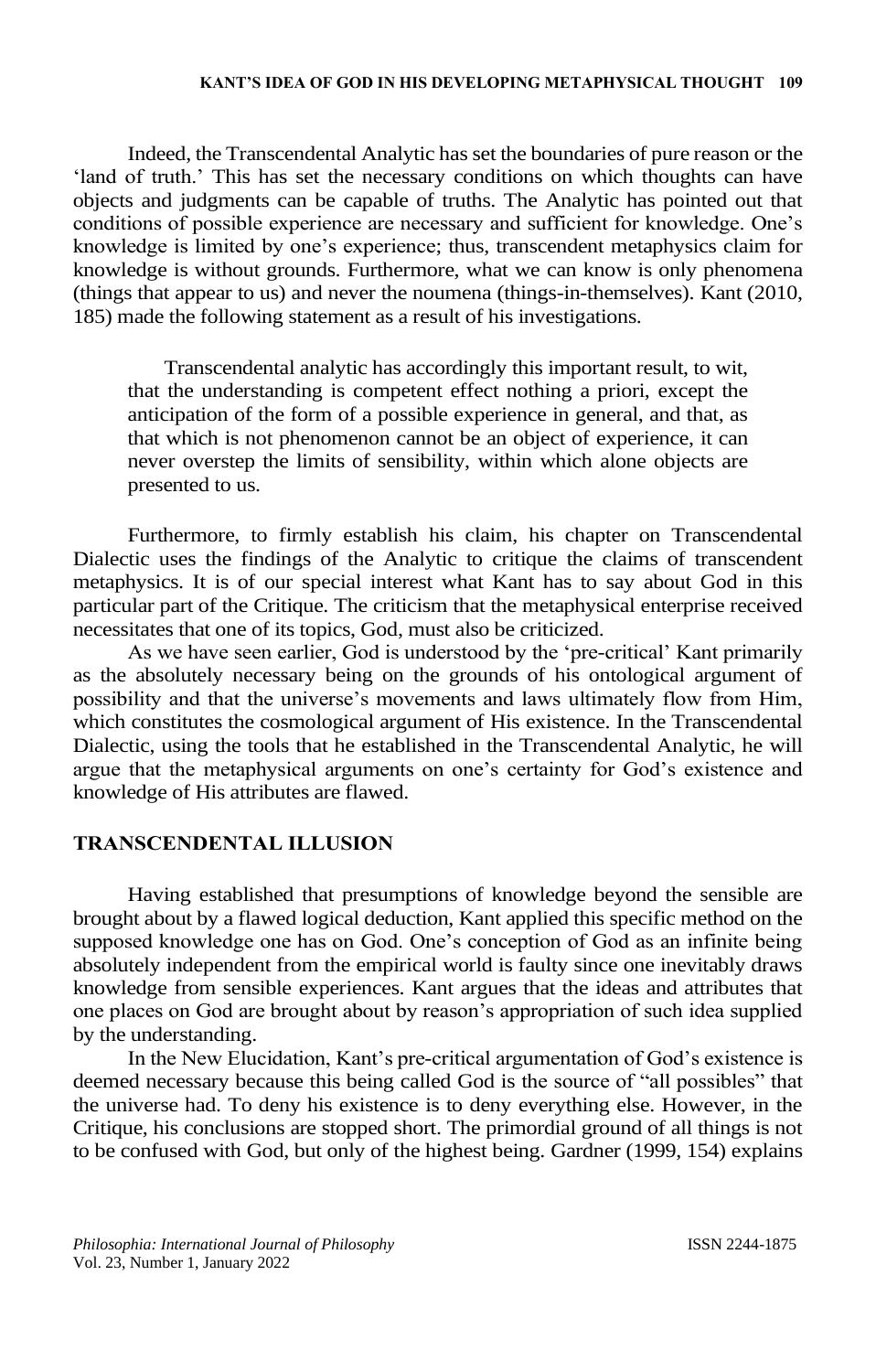that the core concept of God is founded on the conclusion that there must be an individual that is the source of all possibility, an ideal of pure reason. This idea of the totality of possibility is also the idea of something that contains all reality within itself ('omnitudo realitatus') and has the highest degree of reality ('ens realissimum'), the idea of the highest being. However, the idea of the highest being cannot be equated to God. Nonetheless, it can be said that the concept of God is produced from it.

The confusion happens because transcendent metaphysics hastily concludes that the 'highest being' is also an 'absolutely necessary being' by creating a logical statement that if the highest being exists, it exists necessarily. The union of these two ideas and its apparent logical conclusion that leads to one's knowledge of God's existence is flawed. The idea of the highest being is now subject to the transcendental illusion. When the 'highest being' becomes 'absolutely necessary,' it assumes real existence. Now, this hypostatized entity can now be connected with the God of religious belief—primarily as the author of creation. For Kant, the God of transcendent metaphysics is not a given notion of the intellect but a composite of several concepts such as the highest being, absolutely necessary being, and the author of nature.

Kant now established that the transcendent metaphysics' argument of the existence of God—the ontological, cosmological, and physico-theological argument are products of transcendental illusion, a product of hasty and not well thought of logical conclusions. He will then prove that these arguments are insufficient and found wanting. One recalls how he labored to support these claims to God's existence in The Only Possible Argument; however, in the Critique, given his new epistemological convictions, he is now determined to discredit these rationalist arguments one by one. In terms of the idea of God, Kant is able to test metaphysics as a science of the limits of human reason early on in his investigations of the fourth antinomy of pure reason, which argues for and against the existence of a necessary being.

## **THE FOURTH ANTINOMY OF PURE REASON: AN OVERVIEW**

In the Transcendental Dialectic, a term coined by Kant to critique the transcendental illusions, he presents the antinomies, which presents arguments for and against concepts such as causality, substance, freedom, and the necessary being. In the fourth antimony, Kant presents arguments for and against the existence of the necessary being. In essence, the thesis of the fourth antinomy derives from the cosmological argument that Kant is very familiar with.

However, a more mature Kant also formulated a way to counter this argument. He found several loopholes in the cosmological argument as found in the antithesis. For instance, he (2010, 278) mentions, "the existence of an aggregate cannot be necessary if no single part of it possesses necessary existence" and "the cause cannot be out of the world." The above-mentioned points present the problems of the relationship of a necessary being to a contingent world. Furthermore, his remarks (2010, 280-281) found more elucidation in the exposition on the antinomy.

We must show that the regress in the series of causes (in the world of sense) cannot conclude with an empirically unconditioned condition and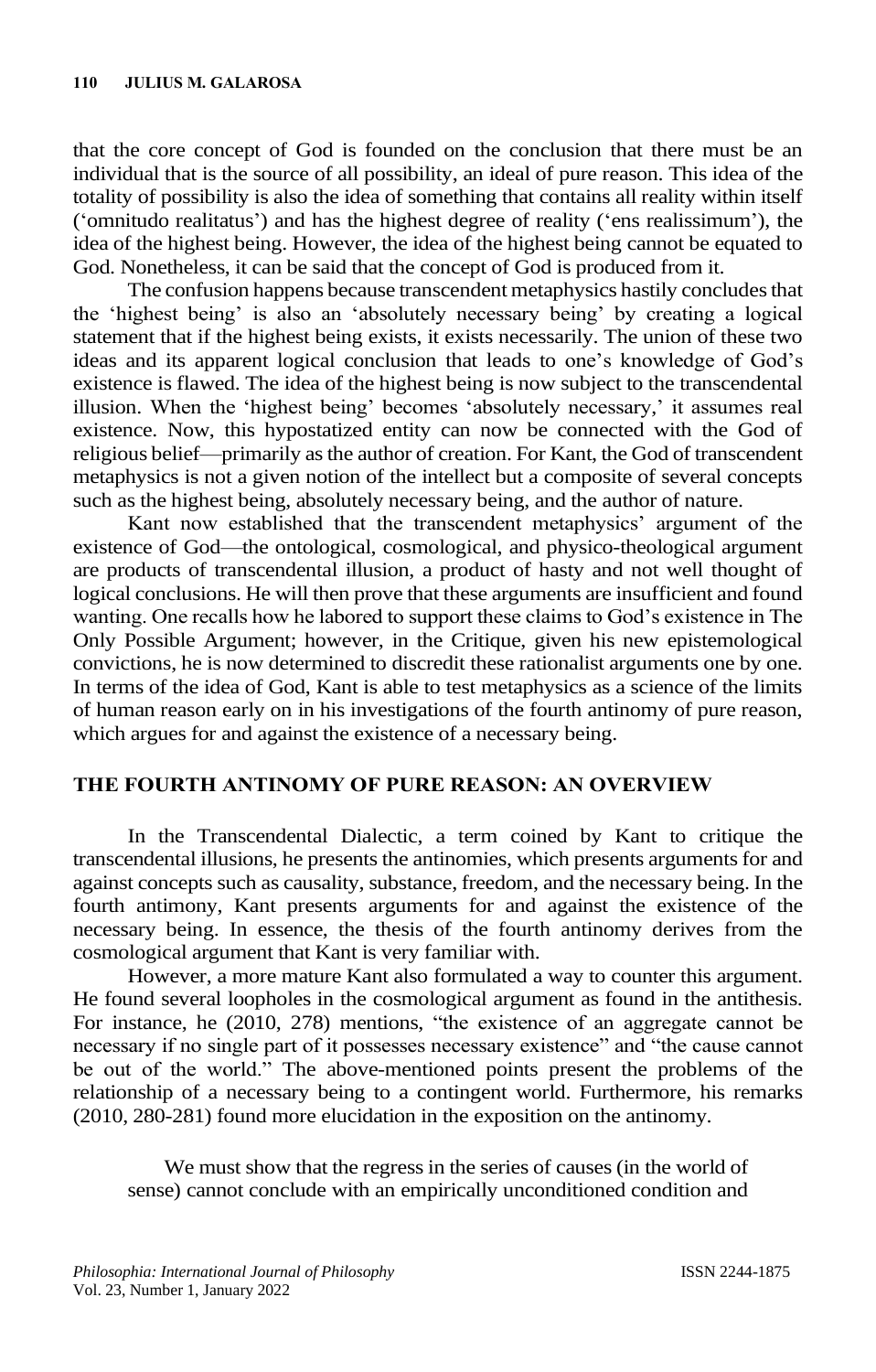that the cosmological argument from the contingency of the cosmical state—a contingency alleged to arise from change—does not justify us in accepting a first cause, that is, a prime originator of the cosmical series.

Thus, Kant, with his realization that what can only be known is the world of phenomena, has found in the construction of his antithesis a valid counter-argument for the cosmological position. Although it does not ultimately deny the existence of a necessary being, it does present the error of reason undergoing transcendental illusion. Furthermore, it justifies his position that aside from the notions of God, the soul, and freedom, are ideas that are beyond the land of truth. These notions are not fictions, but one must accede that in the realm of pure reason, one cannot have certitude.

## **GOD AS THE IDEAL OF PURE REASON AND THE DISMANTLING OF THE ARGUMENTS OF EXISTENCE**

Kant will then pick up where he left off from the last antinomy (which argues the existence of

argument. The statement, 'God exists' is not an analytic judgment because the term "exists" actually does add something to the idea of God and cannot be considered as a tautology as the statement 'triangles have three sides' possess. It presents more problems when one says 'God exists' as a synthetic judgment, then it is not anymore an ontological argument. The ontological argument falls apart because it cannot establish itself as a valid means to attain knowledge of God.

God) and discusses the nature of God as the ideal of pure reason. Let us look at what Kant (2010, 333) calls this ideal.

the Ideal, by which term I understand the idea, not in concreto, but in individuo—as an individual thing, determinable or determined by the idea alone… What I have termed an ideal was in Plato's philosophy an idea of the divine mind—an individual object present to its pure intuition, the most perfect of every kind of possible beings, and the archetype of all phenomenal existences.

Kant understood the Ideal of pure reason as a conclusion of reason. This conclusion states that there is a Being who is the most real thing (ens realissimum) conceivable. This Being, as a personified object, is the subject of all predicates and the sum total of all reality. It exists as the highest and most complete condition of the possibility of all objects, their original cause, and their continual support.

However, even if the above-mentioned definition seems logically sound, Kant recognizes that there is no material or phenomenal counterpart for God and the concepts attached to its being. It is correct to say that it is possible to think of God as the Supreme Being. It is possible to think of God as omnipresent, omniscient, and omnipotent. But these attributes and ideas go beyond sensory experience. Anybody can talk about such perfections and yet are unable to experience such. Is there any way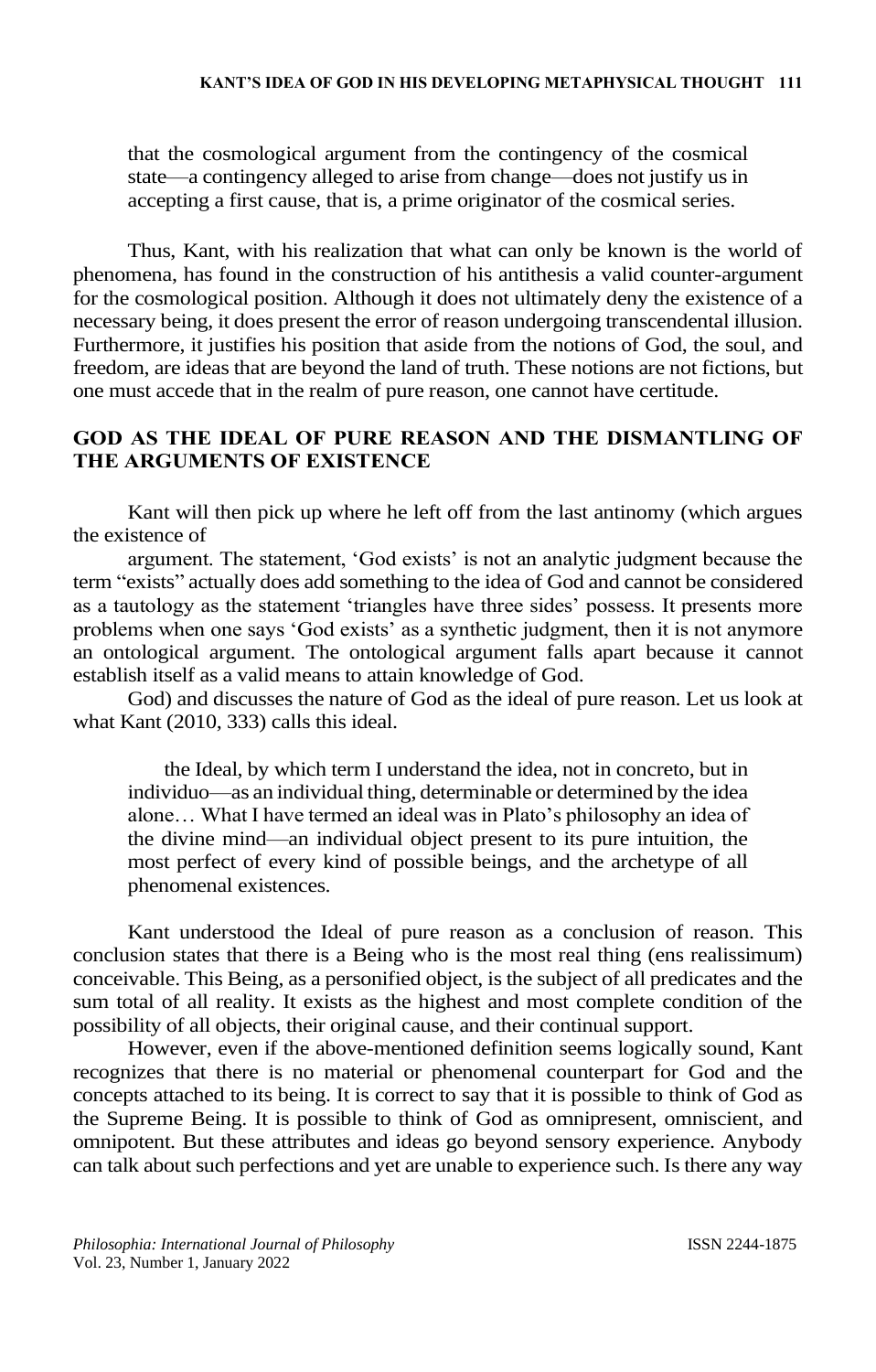to validate these attributes empirically? Moreover, are these qualities attributed to God constitute as valid knowledge, as these ideas are thinkable but not cognizable?

As mentioned before, Kant argued that such conception of God as the ideal of pure reason is also a product of a transcendental illusion. Knowledge necessitates phenomenon, and lack of phenomenon will make the presence of error in reason very likely. Moreover, for Kant, this is what exactly happened with one's idea of God. By going over the bounds of the limits of reason and possible experience, erroneous assumptions were made. Kant pointed out these erroneous assumptions and is pushing forward the proposition that part of the limitations of reason is the knowledge of God. Thus, given this understanding, Kant then proceeds to dismantle the arguments that he used to defend and adhere to--the ontological, cosmological, and physico-theological arguments for the existence of God.

## **Ontological Argument**

In terms of the ontological argument, the existence of God is proven thru perfection. Those who adhere to it think that God exists because a conception of a perfect being necessitates existence as one of the attributes of this perfection. If God does not exist, then he is not God. In the language of Kant, the proposition "God exists" is an analytic judgment. Thus, existence is contained in the idea of God.

Kant criticizes this argument convincingly by pointing out that existence is not a real predicate. Existence is only a predicate in the sense of a logical predicate. The ontological argument demands that existence as a predicate is established firmly as a necessary attribute of God. However, there is a problem here; what does existence really mean? This is what Kant objects to. There seems to be a mistaken definition of existence. The word 'exists' for Kant functions as an object in relation to its concept. It means that the statement 'God exists' only tells us that 'God' is related to another concept that is 'existence.' If 'exists' merely functions as a relation and not as an attribute, then one can still hold that God is a perfect being yet does not exist and not enter into a contradiction. Thus, existence is not a perfection.

Furthermore, Kant also uses the analytic and synthetic judgments to criticize the

## **Cosmological Argument**

In the cosmological argument, the argument of existence is directed towards created things. Previously we have presented the fourth antinomy as the problem of the existence of a necessary being as a cause in the world. Is the cosmological argument a repeat of the fourth antinomy? Kant argues that there is a distinct difference between the two. The fourth antinomy concerns a necessary being within the world, while the cosmological argument is concerned with the proof of a necessary being distinct from the world.

Kant argues that the cosmological argument does direct us to the proof of the existence of God even if there is an establishment that there is such a thing as a necessary being. Kant reasons that it is possible that a limited or derived being can assume the role of an absolutely necessary being. This role does necessitate the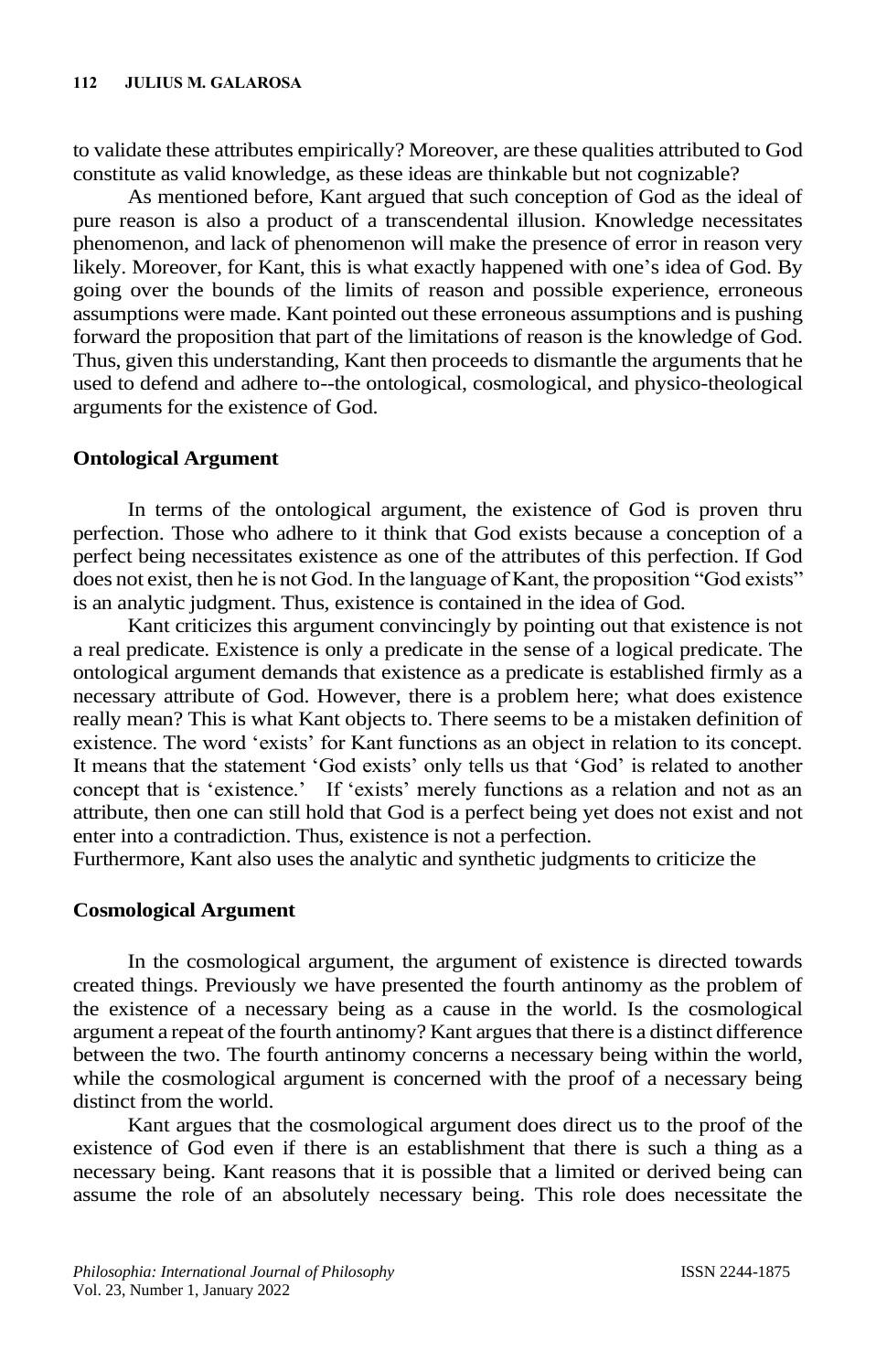participation of the highest being (the conception of God). To make the cosmological argument credible, one must attempt to integrate the concepts of the highest being and necessary being, wherein the highest being can be deduced from the absolutely necessary being. One must then establish that the highest being is the only thing that can be absolutely necessary. To ascertain this, we must go back to the ontological argument that Kant already discredited.

## **Physico-theological argument**

In the physico-theological argument, an argument from design presents the argument thru experience *a posteriori*. This argument points out that to prove God's existence, one must only look at the order and purpose of the created world that directs us to the reality called God. However, Kant also saw problems with this argument. First, the argument is inadequate in such a way that our experience cannot really present to us the reality of God and that one cannot bridge the gap between creation, as conditioned realities, and God, which is supposedly an unconditioned reality. Kant, using this argument, can only conceive of an architect rather than a creator. Again, the insufficiency can be remedied by resorting to the cosmological argument. Yet Kant already pointed out that this argument is found wanting, and one resorts to the ontological argument, which Kant refuted first.

In this way, the rationalist proof for the existence of God is effectively destroyed by Kant. However, this does not mean that Kant denies that God exists. He is only pointing out the reality that human reason has its limitations. Pure reason has always been falling short in proving with certainty the existence of God. Transcendent metaphysics falls into the error by making assumptions that are not adequately analyzed and subjected to a rigid critique. From here, Kant effectively 'destroyed' transcendent metaphysics along with it is their revered rational proofs of the ideas of God, freedom, and immortality.

If what can be really known is in the level of phenomena and such ideas are beyond experience, it warrants that, rationally speaking, we cannot establish constitutive knowledge with these concepts. The role of these ideas, therefore, is regulative.

In contrast with the constitutive, which are necessarily realized or instantiated in experience, regulative ideas mean that these ideas cannot be realized or instantiated in experience at all. However, even if this is the case, the idea of God can still function lawfully as a guidepost to empirical inquiries into the objects that are given in experience. For Kant, God can be considered a heuristic concept, a mental shortcut that will help us cope with our rational limitations. As he (2010, 384-385) declares in his *Critique of Pure Reason*,

In this way, the idea is properly a heuristic, and not an ostensive, conception; it does not give us any information respecting the constitution of an object; it merely indicates how, under the guidance of the idea, we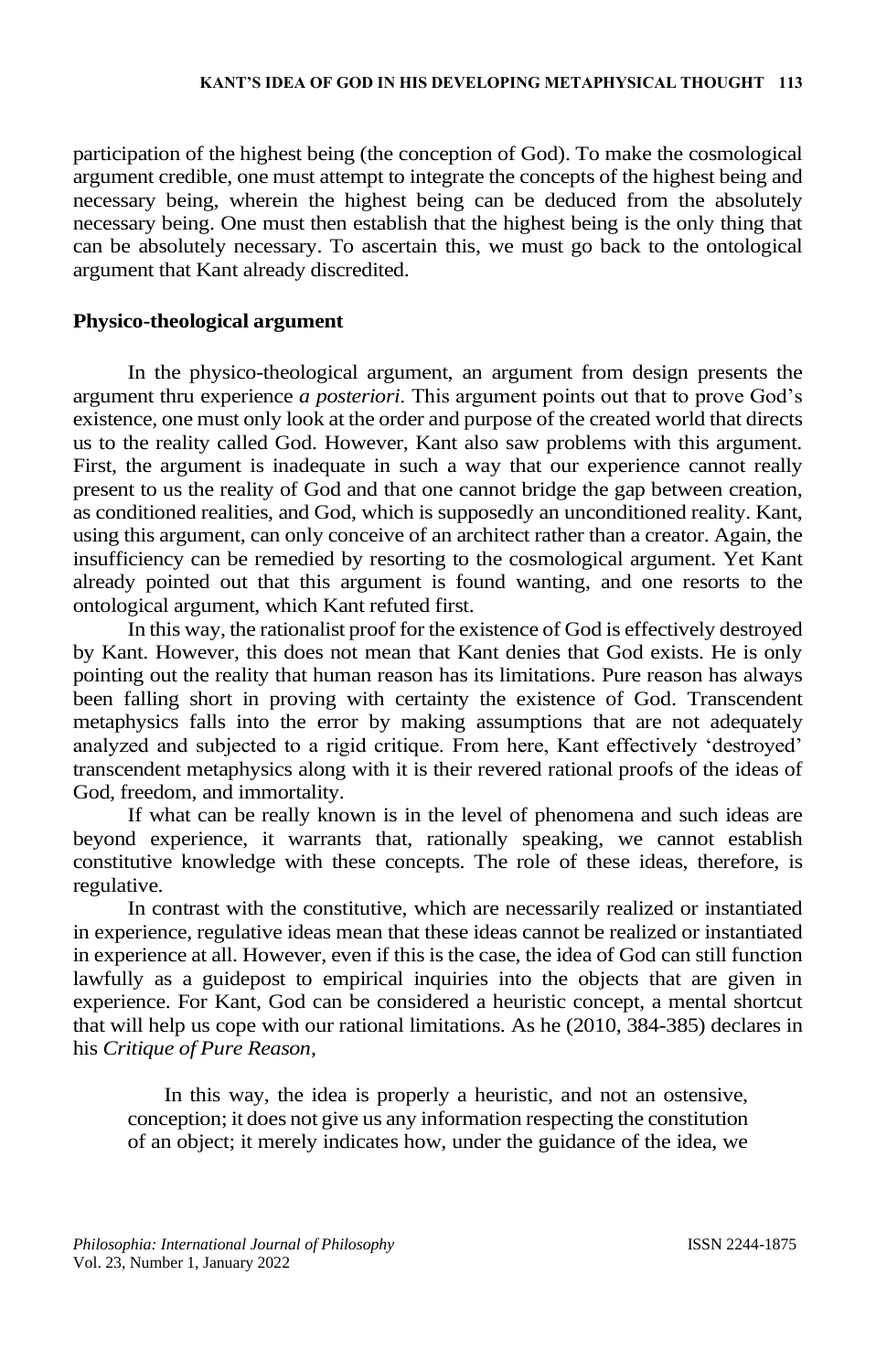ought to investigate the constitution and the relations of objects in the world of experience.

The idea of God, as relegated to a regulative idea, along with freedom and immortality, was reduced from an absolutely necessary being to a necessary hypothesis. Inadvertently, God became one of the concepts that effectively remind us that there are borders and limitations of what can be known and not known.

## **FROM SPECULATIVE REASON TO PRACTICAL REASON**

Where does Kant go after the *Critique*? If Kant did not affirm nor deny God's existence in the *Critique of Pure Reason*, how does he move on in developing the idea of God? Indeed, this displacement of God in metaphysics, by disproving the validity of transcendent metaphysics, has left the idea of God in an unstable state, as if Kant is espousing agnosticism on the subject matter. Kuehn (1985, 165) notes that if God, as a term, clearly has no such counterparts in experience, then one must find these counterparts somewhere else in order for the term to be meaningful. And indeed, after Kant found out that transcendent metaphysics has committed errors by using the criterion he established in the first critique, he will attempt to place metaphysics and its revered ideas of God, freedom, and immortality elsewhere.

Rohlf (2020) explains that for Kant, even if the ideas of God, freedom, and immortality are indeed transcendental illusions, he sees a positive and practical use for these. He then re-appropriates the Leibniz-Wolffian transcendent metaphysics as a practical science which he called the metaphysics of morals. Kant pushed forth the idea that one must study the ideas that belonged to transcendent metaphysics--God, world-whole, and the soul in a different way. It must be studied not in the methodology that is used in speculative knowledge but by subjecting it to an investigation appropriate to practical reason. In doing so, one can justify the belief in God, freedom, and immortality in terms of morality.

Furthermore, Rohlf (2020) takes note that Kant's shift from speculative transcendent metaphysics to a practical metaphysics of morals began with the recognition that while science and determinism apply to appearances, there is room for freedom in the realm of the things in themselves where the self or the soul is created. While it is true that freedom is unknowable theoretically because things in themselves are unknowable, there are especially strong moral grounds to accede that there is such a thing as human freedom. Furthermore, this freedom acts as the keystone supporting other morally grounded beliefs (like God and immortality).

In the preface on the *Groundwork of the Metaphysics of Morals* [1785], Kant (2002, 4) defined metaphysics as a branch of philosophy that deals with definite objects of understanding. Interestingly, he speaks of the idea of two-fold metaphysics, a metaphysics of nature, and a metaphysics of morals. The former is considered a foundation in the examination of physics, and in terms of the latter, Kant considers this as a foundation prior to the examination of practical anthropology. Kant considers the metaphysics of morals as indispensable as it explores the source of the a priori practical principles that lie in our reason and, secondly, a guide and supreme norm for making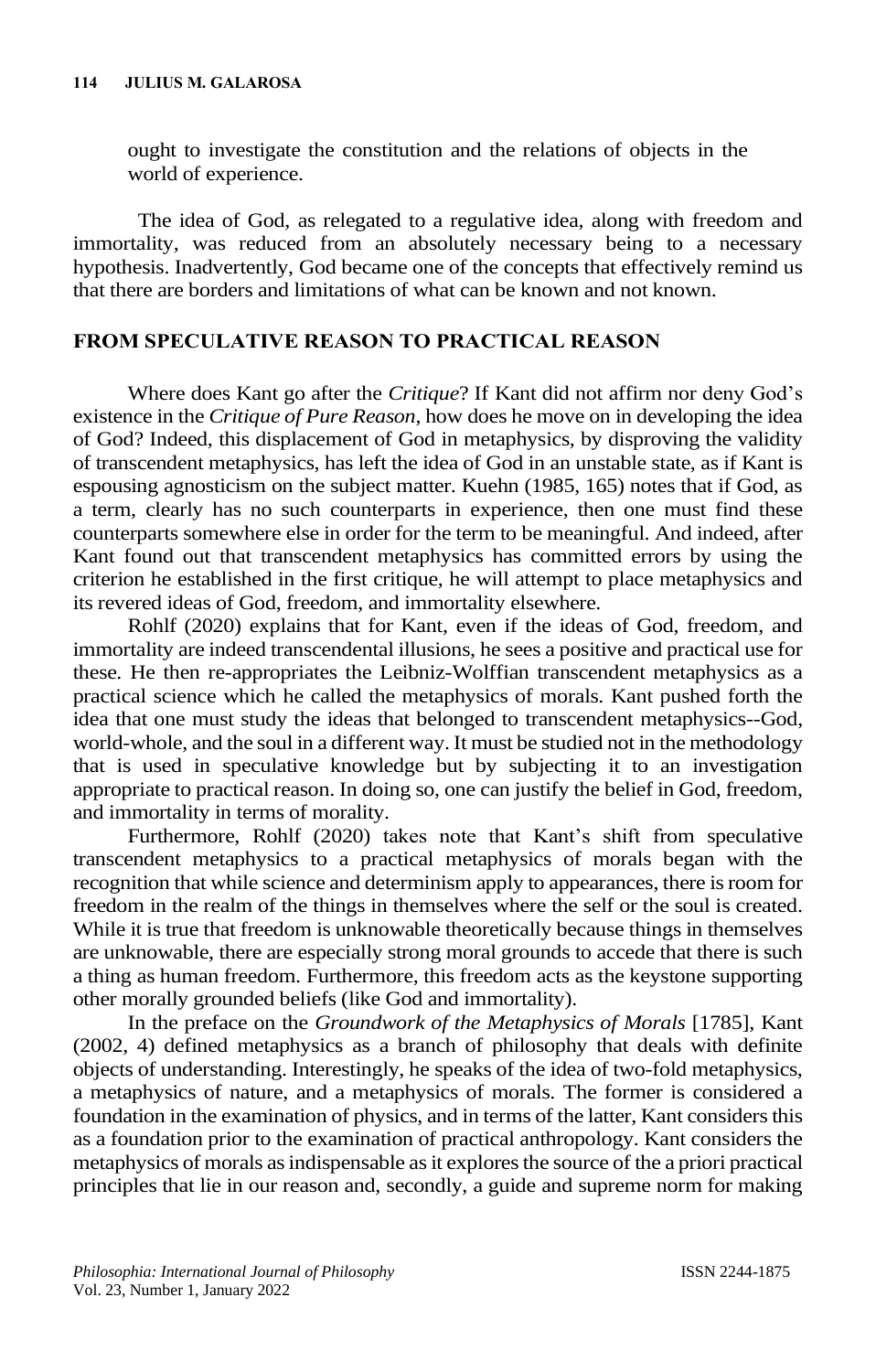correct moral judgments prevent morality from suffering all kinds of corruption. Thus, for Kant, a metaphysics of morals is necessary before one can speak of moral philosophy. Kant (2002, 7-8) explains what he intends to do in establishing this groundwork.

The present groundwork is, however, nothing more than the search for and establishment of the supreme principle of morality, which already constitutes an enterprise whole in its aim and to be separated from every other moral investigation.

This metaphysics of morals is the foundation of his second Critique, the *Critique of Practical Reason*, which pushed forth a moral argument of the existence of God. The argument for God's existence is not speculative anymore but based on practical reasoning.

In essence, the moral argument tells us that there is a relationship between leading a virtuous life and one's desire for happiness. The highest good, for Kant, is the proper object of practical (moral) reason. All efforts of man in this life are for the reason of attaining this good. However, it seems that it is not possible to achieve the highest good in this life. In effect, it opens up the idea that the highest good is not achieved in this life but in the next. If this is so, then our practical reason tells us that there is a God and that our souls are immortal. God then, even if relegated as a regulative idea in the realm of pure reason, practical reason dictates that we must believe that He exists. Kant explains this as the existence of God as a postulate of practical reason. He (2000, 58) explains it as follows.

In the foregoing analysis, the moral law led to a practical problem which is prescribed by pure reason alone, without the aid of any sensible motives, namely, that of the necessary completeness of the first and principal element of the summum bonum, viz., morality; and, as this can be perfectly solved only in eternity, to the postulate of immortality. The same law must also lead us to affirm the possibility of the second element of the summum bonum, viz., happiness proportioned to that morality, and this on grounds as disinterested as before, and solely from impartial reason; that is, it must lead to the supposition of the existence of a cause adequate to this effect; in other words, it must postulate the existence of God, as the necessary condition of the possibility of the summum bonum (an object of the will which is necessarily connected with the moral legislation of pure reason)."

In the *Critique of the Power of Judgment*, drawing itself from the moral argument, Kant (2000, 320) presents God not merely as the God of the philosophers, an impersonal Divine Being, but as a governor and moral legislator of the cosmos akin to the Judaeo-Christian God.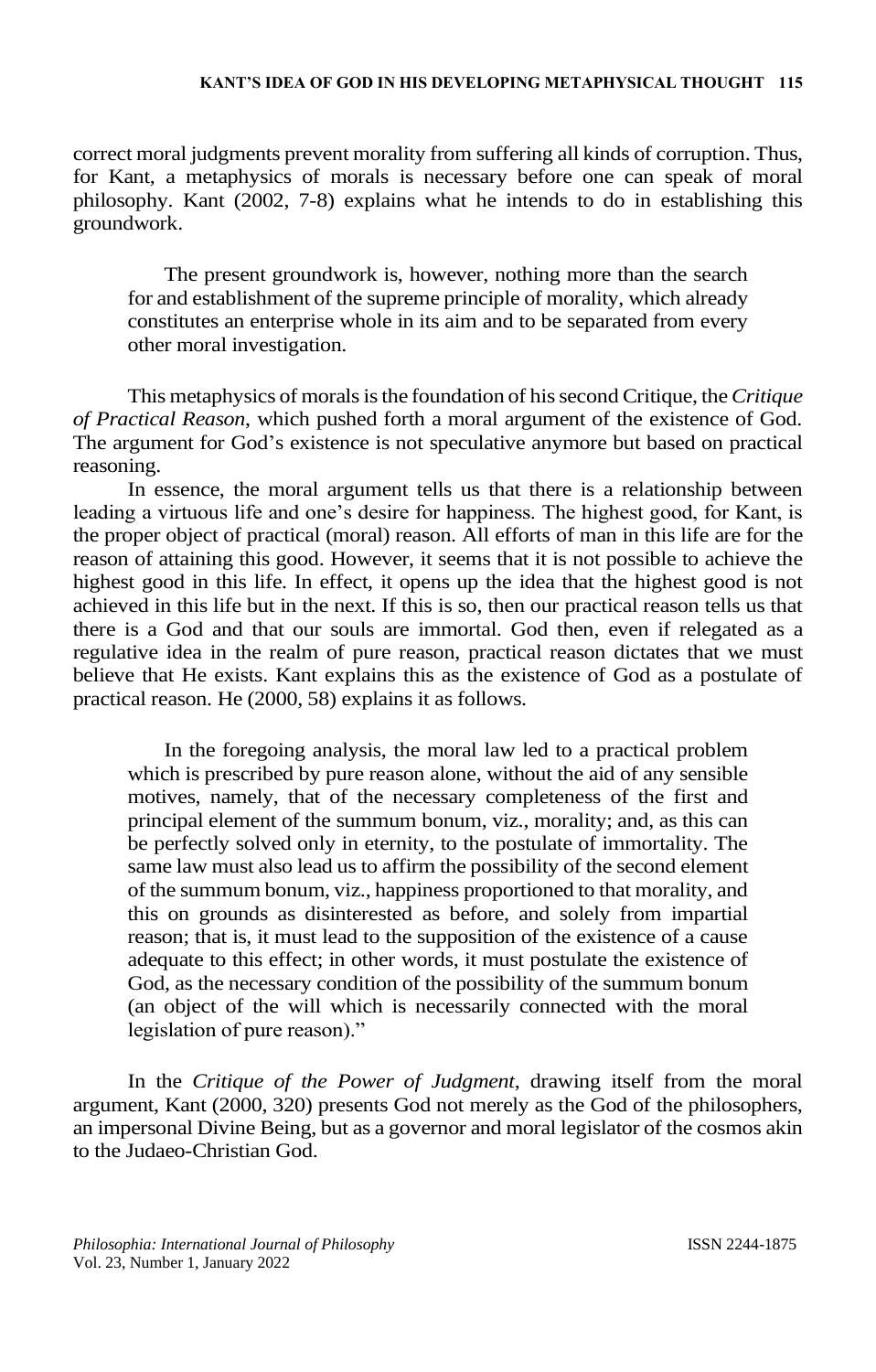But we may well say that given the constitution of our faculty of reason, we could not even make comprehensible the kind of purposiveness related to the moral law and its object that exists in this final end without an author and ruler of the world who is at the same time a moral legislator.

However, we are to note that the Critique of the Power of Judgment is not a work that intends to discuss God. Kant made the passage in relation to his "moral argument." At least, with the development of the argument found in 'Judgment,' Kant does propose a possibility of a God that is in touch with human affairs thru His governing work.

Subsequently, in his later work, *The Metaphysics of Morals* [1797], though its primary concern is on re-establishing the metaphysical idea of freedom in the realm of practical reason, there are glimpses that the idea of God can be accommodated, as we have seen in the exposition in his *Critique of Practical Reason*, as the *summum bonum* or the highest good.

Kant successfully transplanted the ideas of God, freedom, and immortality into the realm of morality. He might have "destroyed" transcendent metaphysics, but perhaps the above-mentioned topics are important to him that he has to place their certainty in a different ground—and that ground is found in morality. Thus, the development of Kantian metaphysics, alongside the idea of God, is essentially a journey from the speculative to practical. God, for Kant, although it is an idea that we cannot really know with absolute certainty for it lacks a corresponding object in experience, is something worthy of belief as all our free actions are directed towards Him. God is not anymore a mere subject of speculation but a goal of our actions. With this in mind, what are the possible implications of Kant's findings in our contemporary world?

## **SOME PRACTICAL CONSIDERATIONS**

First, for believers in God, it encourages one to translate one's belief into action. God is more than just an object of speculation. God is someone to be seen as an end and goal. As a goal, people are enjoined to live ethical and moral lives. And so the words, "I believe in God" is never enough; one must show that one believes by actively living an upright life.

I have this particular observation. When controversial issues with regard to religion arise because of a particular doctrine, strong reactions are limited to the members of that particular belief. An unbeliever and non-member of that religion could not care less. However, when the issue is about crimes committed by professed leaders of that religion like child abuse, rape, embezzlement of funds, the world is up in arms, the world reacts, the world is quick to condemn. The reason perhaps is that doctrine is a language only understood by practicing adherents of a religion. But the universal issues like protection of children and minors, transparency and accountability, honesty and integrity are issues understood by all, whether one is religious or not. My point is that when one thinks about it, moral language resounds more than speculative language. Kant's shift in terms of one's idea of God from speculative to practical is a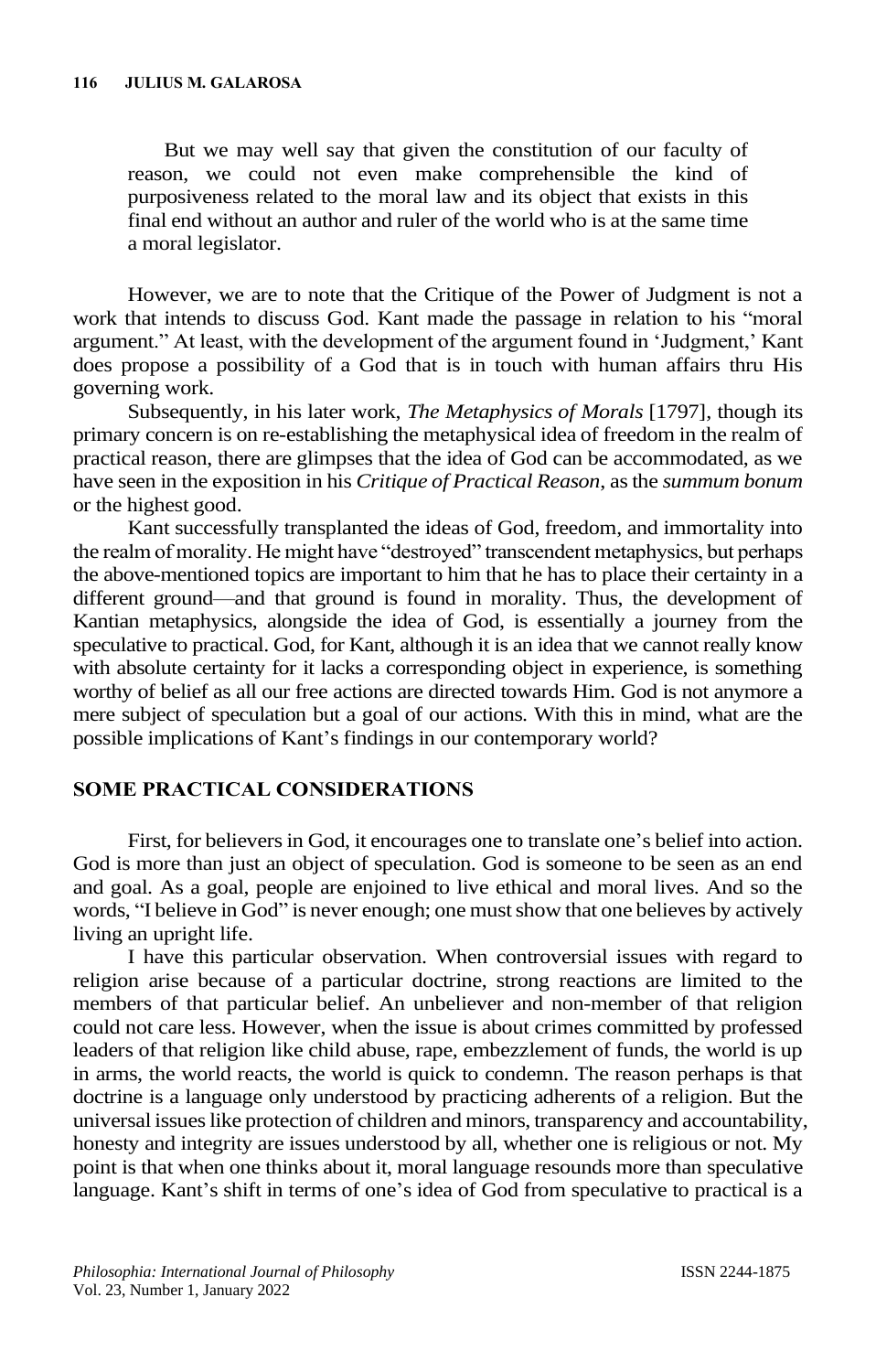reminder that the world sees and appreciates people of religion doing what their religion teaches.

Secondly, it opens up also dialogue and cooperation among different faith traditions. God as a subject of inquiry is always valuable to one's own faith tradition, but one must accept that with regard to other people's faith tradition, one may have a different perspective on it. But as evidenced many times over, even if people believe differently, they can work together to make the world a better place. Living in a pluralistic society with various beliefs and convictions entails the reality that there will be disagreement with people on so many points. Instead of arguing on the speculative, it is more fruitful to dialogue and to communicate on the practical. This means that finding common ground with people is a more productive means of pushing one's own convictions than simply debating with someone who does not share common beliefs and ideals. It is not about changing the other's mind but working together with others on the good that you can agree upon.

Lastly, Kant's idea of God espouses a position that is open to different religious traditions and thus an avenue for religious tolerance. By saying that rationally, God cannot be affirmed with the certainty of science, but morally God is the ultimate end, it opens the possibility of the multiplicity of expressions of that belief. As much as there are many ways to do good, there are also many ways that one can draw oneself closer to God. No one can say to the other, "you are wrong," but perhaps one might say, "you tread a different path." Nonetheless, living a morally upright life leads to a singular end, God as the highest good.

#### **CONCLUSION**

Kant's idea of God has indeed evolved along with his metaphysical thought. At first, he thought of God as an object of scientific inquiry and speculation, which he then eventually realized to be erroneous. However, contrary to what others may think, God was not removed but instead was properly placed in the Kantian metaphysical system. For Kant, God is more of a goal where all our free actions should be directed towards to so that humans can achieve the highest good. Kant did not destroy transcendent metaphysics; he transplanted it in a ground where it could flourish. In effect, he opened up a path for a new metaphysics where the idea of God can be properly studied. He may be on to something when he placed God in the realm of practical reasoning; as if reminding us that God may not be known with certainty in transcendence, in the realm beyond the stars, but the moral law within tells us that God exists and must be the purpose and end of all our actions.

#### **REFERENCES**

Gardner, Sebastian. 1999. *Kant and the critique of pure reason.* London New York: Routledge.